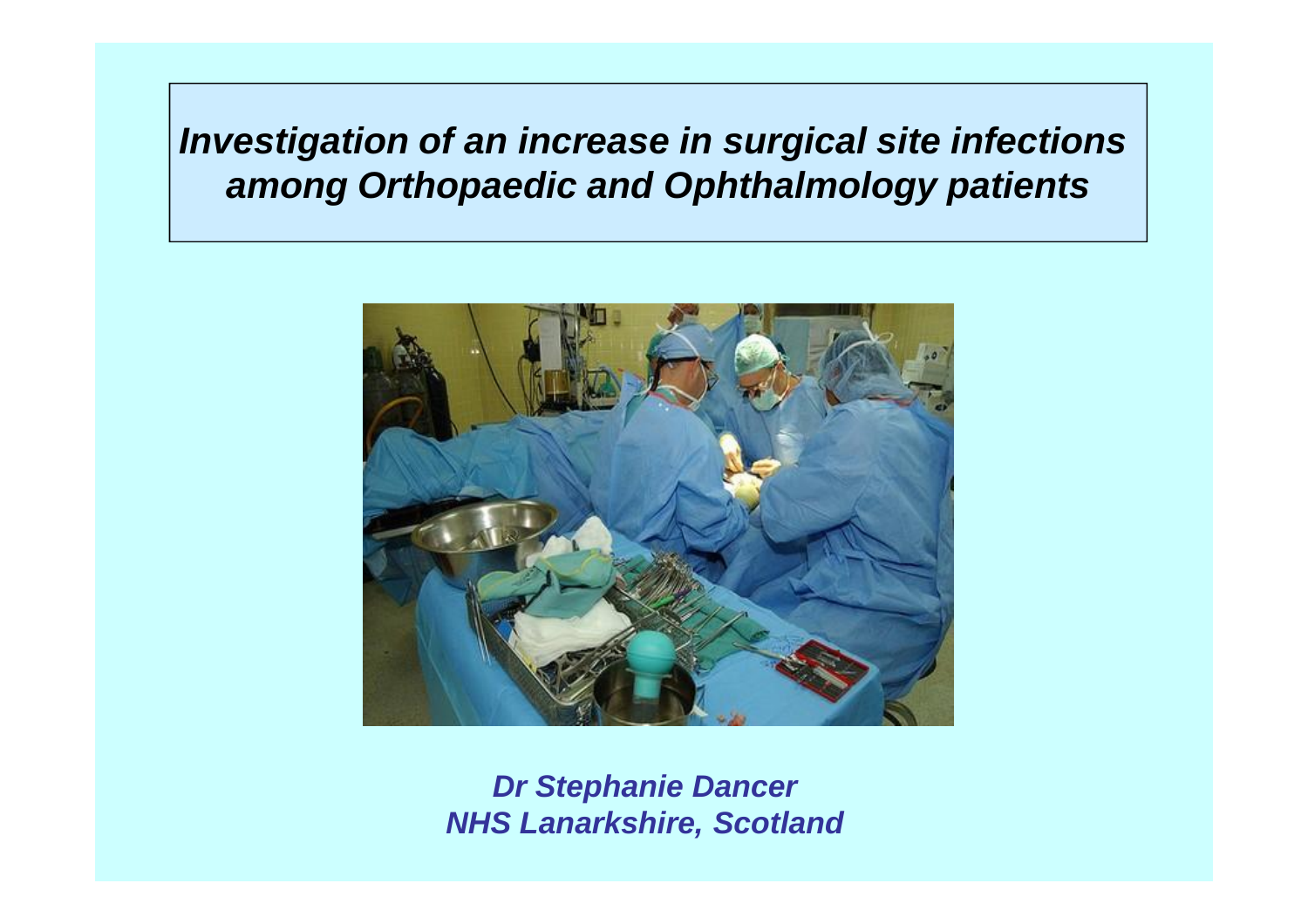## *Recognition of an outbreak*

### April 2008:

Sudden increase in infection rate for 'clean' surgical procedures for orthopaedic patients receiving hip or knee prostheses;

There were also cases of acute endophthalmitis after phacoemulsification surgery at this time



Since our hospital reports such infections promptly for surveillance purposes, a sudden increase in infection rates ought to alert Infection Control staff early;

BUT...there was no obvious 'outbreak' organism, so initial cases did not raise the alarm as they should have done.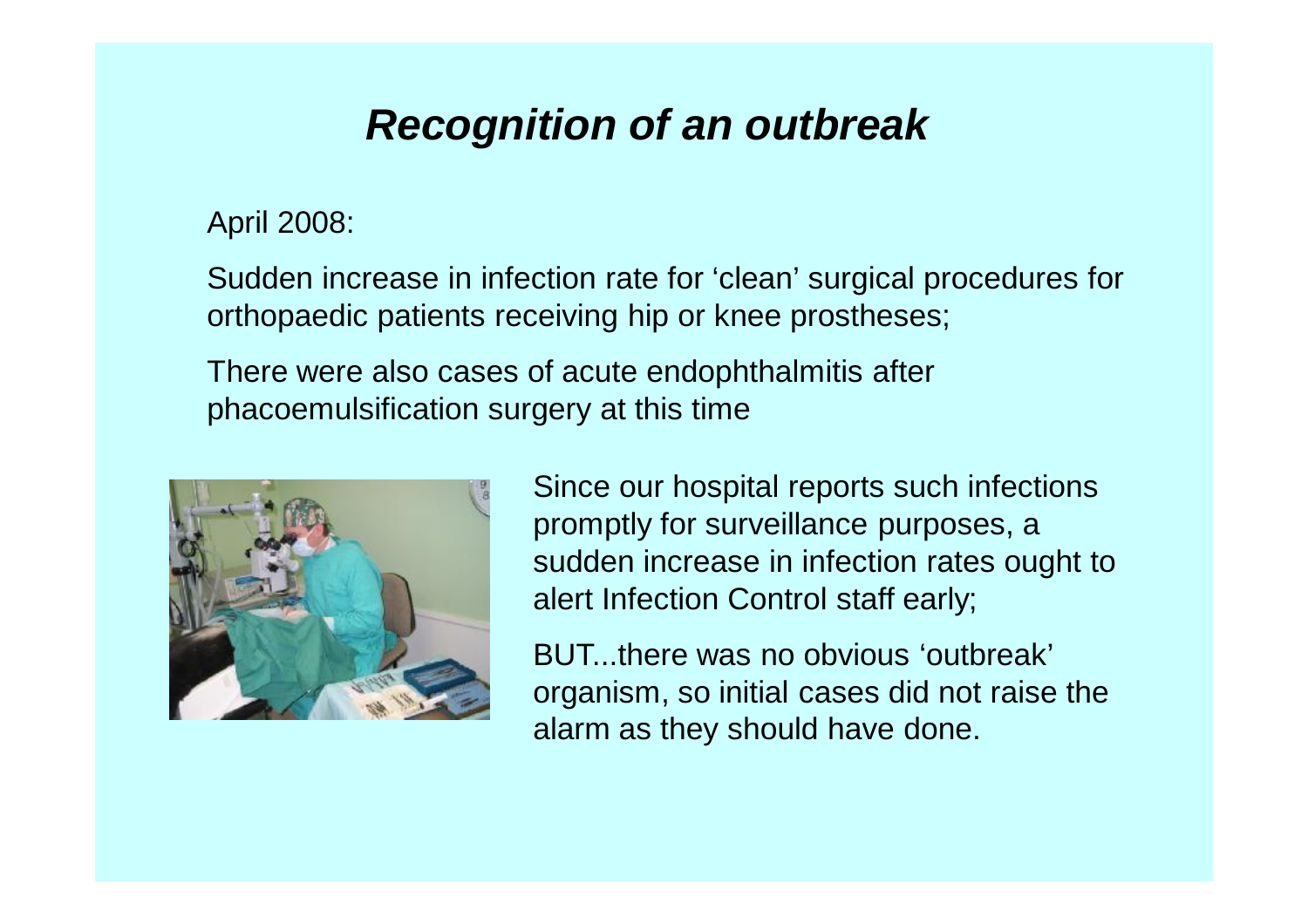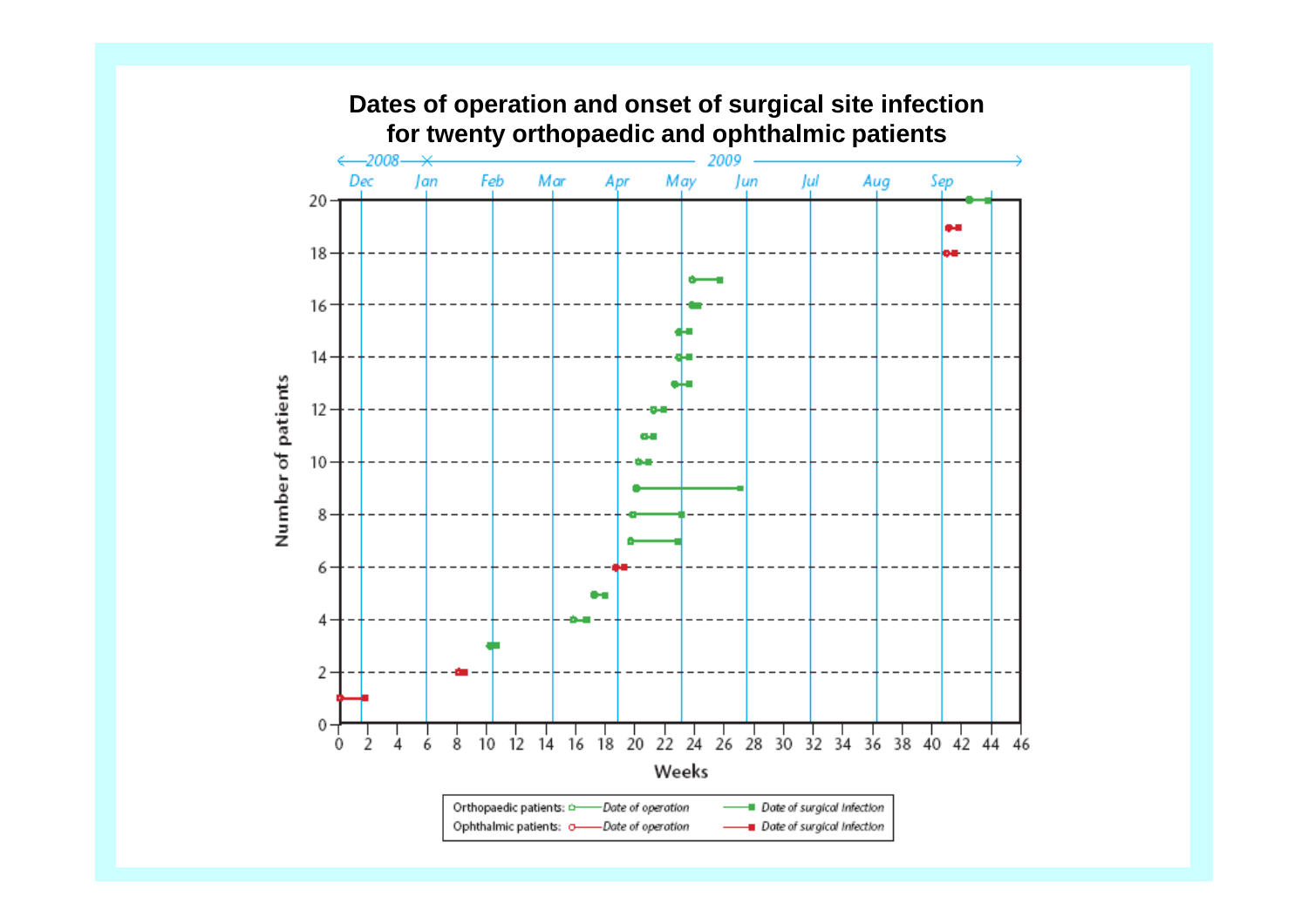

## *Actions taken*

### **Outbreak committee convened!**

Review of ward and theatre practices Epidemiological analyses Inspection of orthopaedic theatres Review of microbiological results

Infection control audit, including hand hygiene Maintenance services for laminar flow Terminal cleans for orthopaedic wards Antibiotic prophylaxis changed Theatres deep cleaned Increased vigilance for further cases, with

additional microbiological investigations

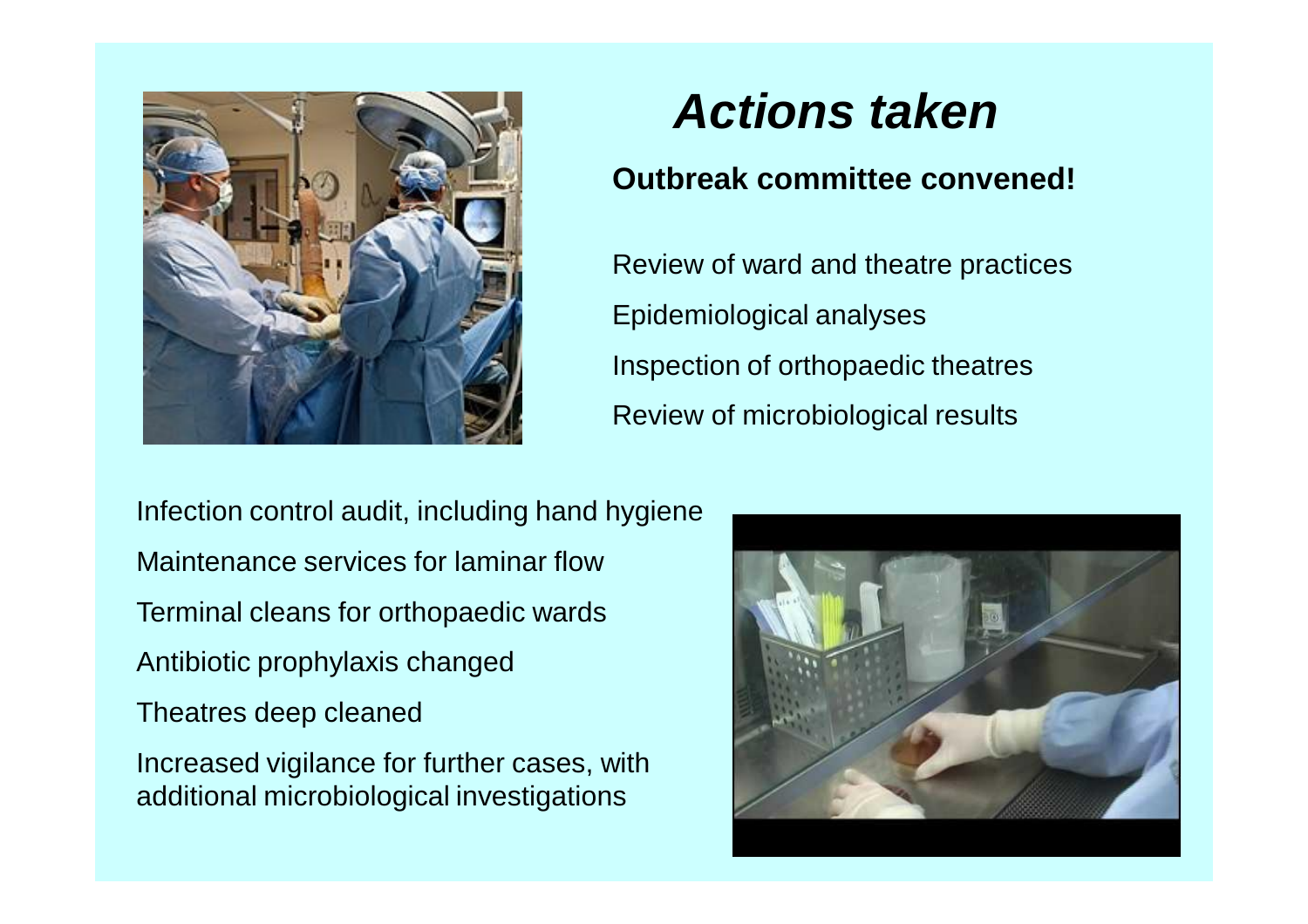Retrospective investigation revealed possible missed cases!

Then there was a second surge of cases because we had failed to rectify the underlying cause

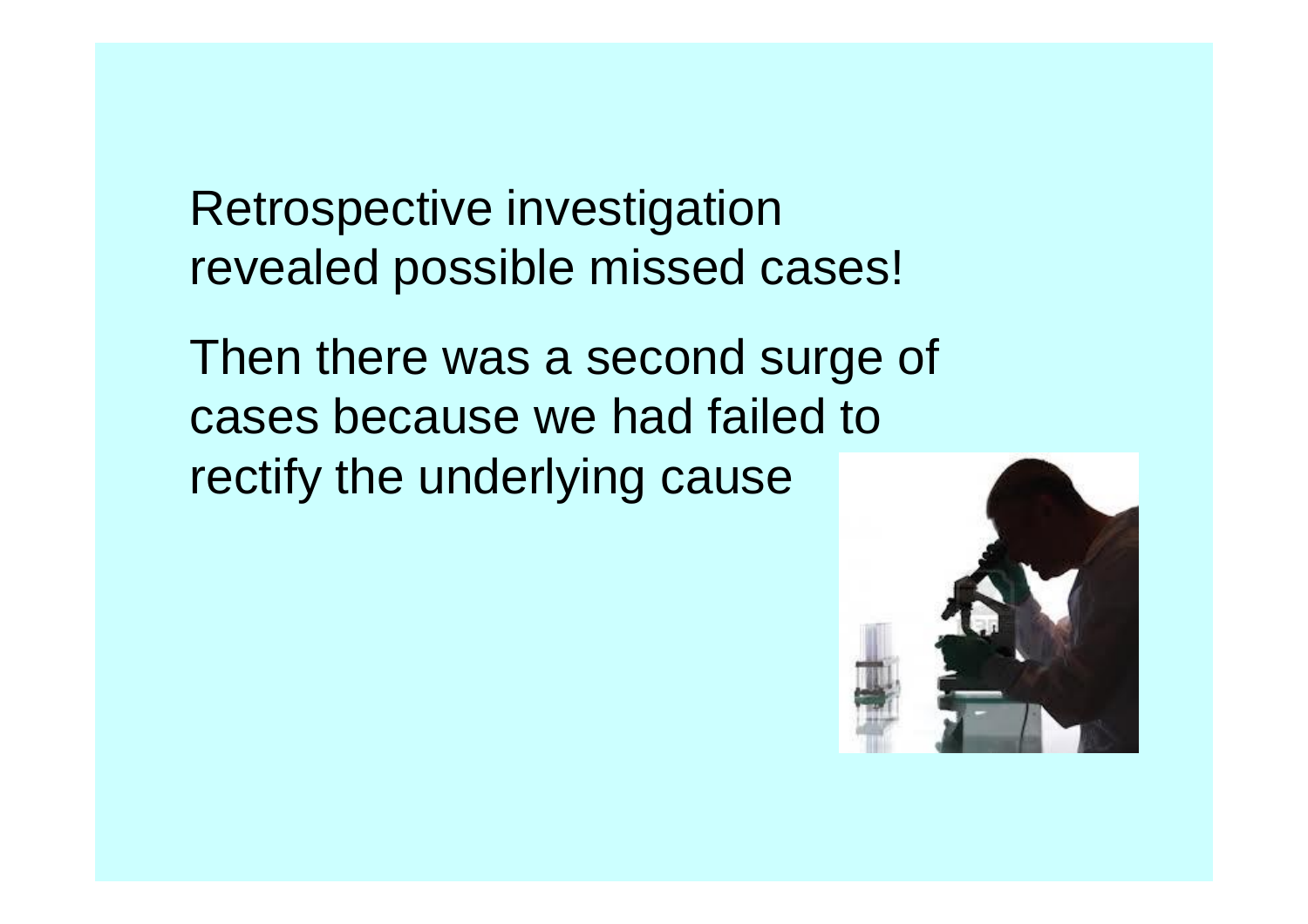

## *Orthopaedic patients*

Fifteen orthopaedic patients were involved in the outbreak.

Eleven had knee or hip implant surgery (two were revisions).

The remainder were bilateral osteotomies; internal fixation of an ankle fracture; bunion repair with screws; and a fasciotomy with external medullary fixation.

No common microbiological cause was found from submitted specimens (wound swabs, aspirates, tissue, etc.)

Half of the patients required further surgery, e.g. wash-outs; revision, etc.

One patient died.

One patient required two further attempts to replace his knee prosthesis.

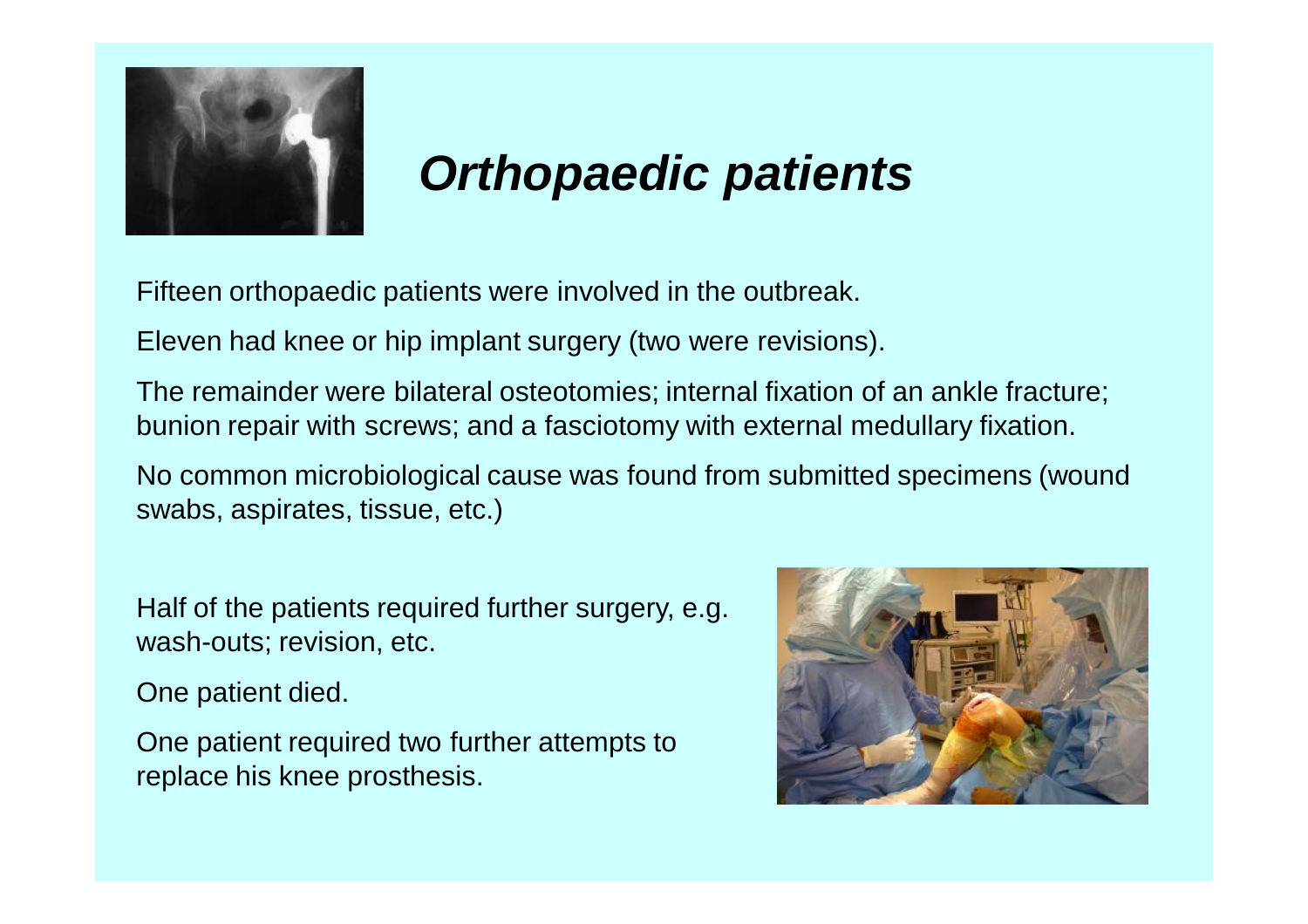

## *Ophthalmology patients*

Phacoemulsification, or phaco, is method of cataract surgery in which the internal lens of the eye is emulsified using ultrasonic energy and replaced with an intraocular lens implant.



Five patients who underwent cataract surgery within the outbreak period were diagnosed with post-operative endophthalmitis.

This is potentially devastating for the patient since it can cause permament blindness.

All five patients required further surgery.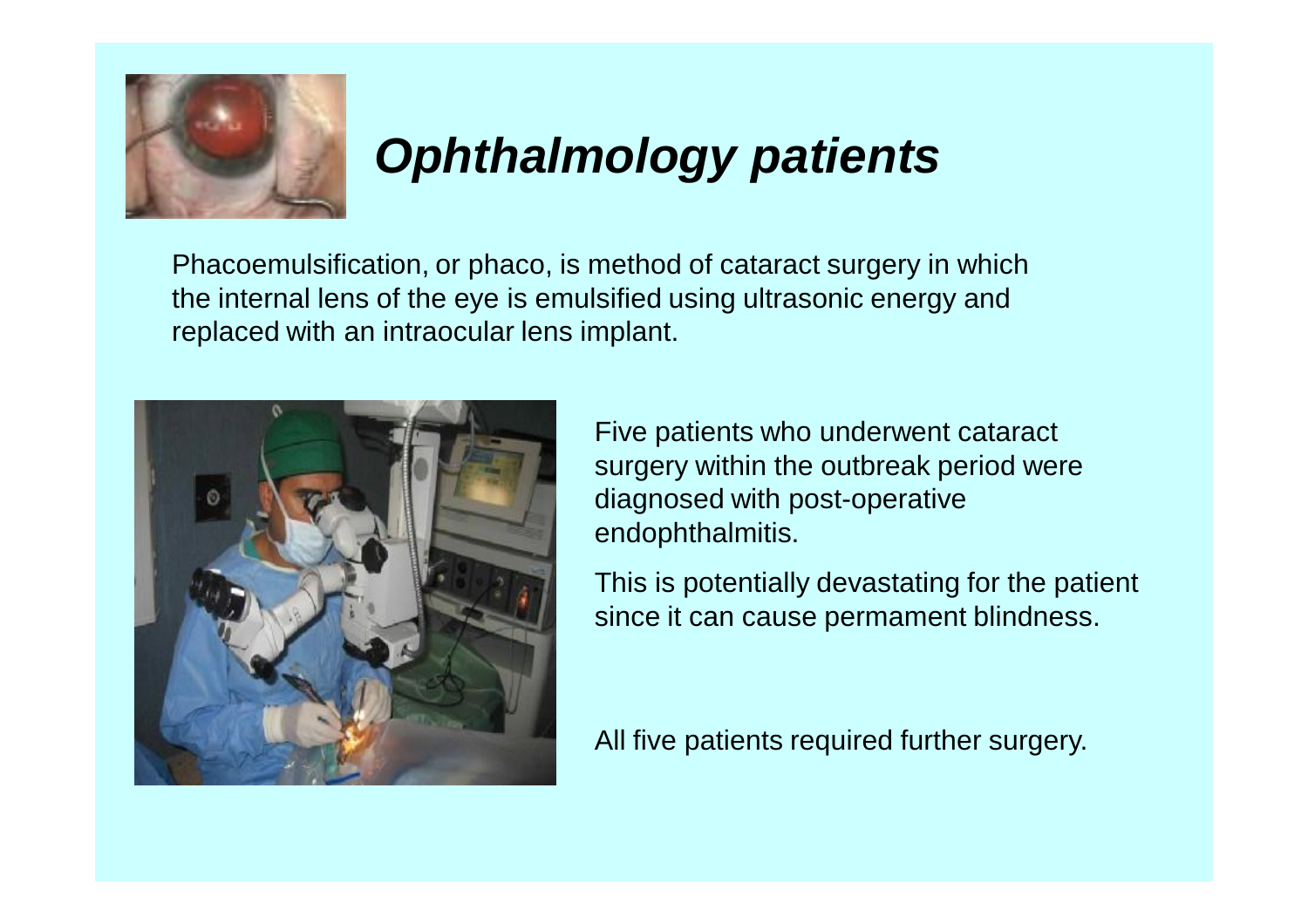

## *Initial microbiology results*

*Gram-stain of staph*

### **Orthopaedic specimens**

Coagulase negative staphylococci with or without faecal-type flora (different species) and *Bacillus* spp.

### **Ophthalmology specimens**

Coagulase negative staphylococci and *Bacillus* spp. recovered from vitreous humour



*Bacillus spp. on blood agar*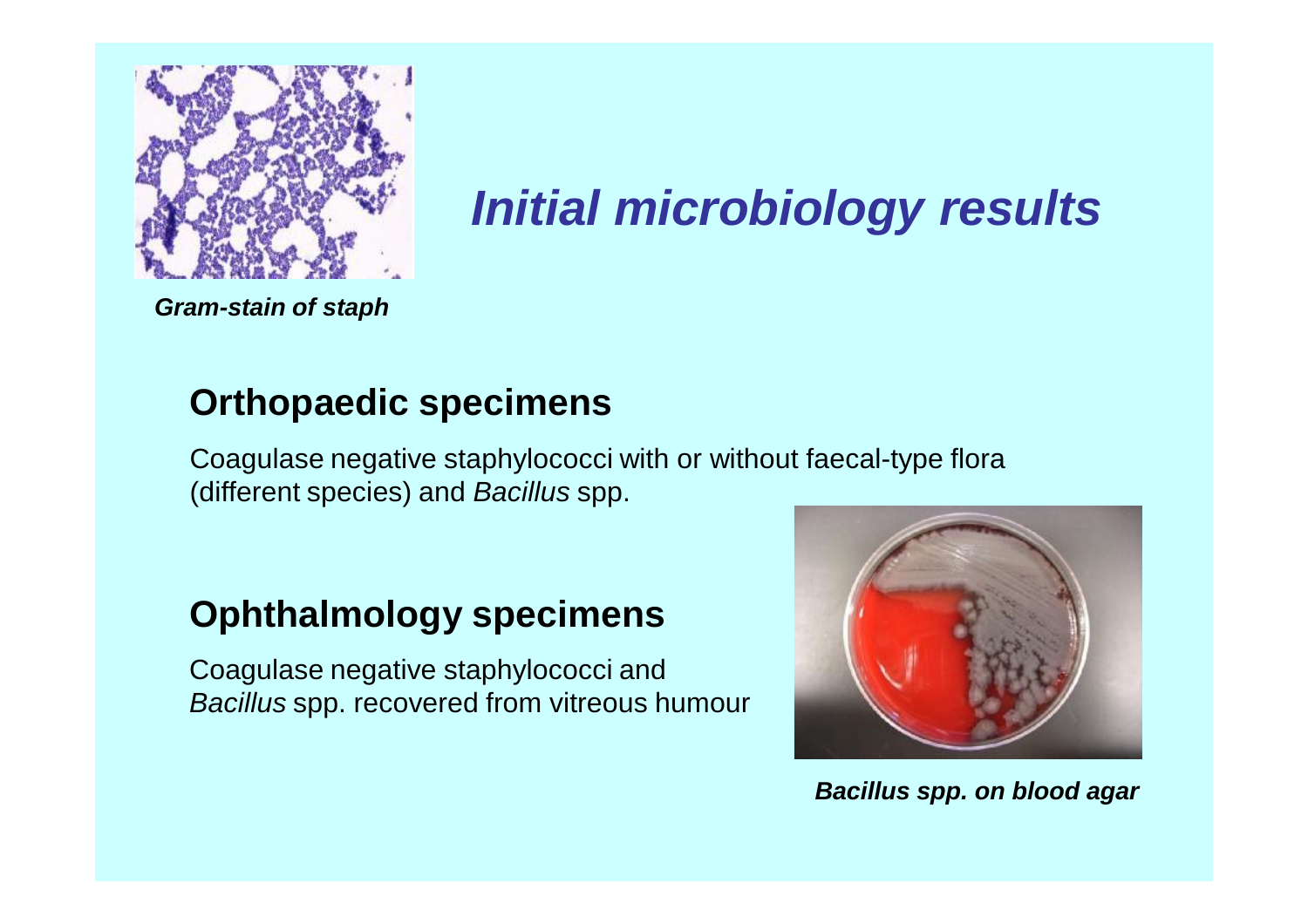## *Two months later: Resurgence of outbreak with two cases of endophthalmitis*

Outbreak committee reconvened, with medical director and hospital managers Theatre staff volunteered concerns over damp and/or stained packs of surgical instruments returning from sterile services provider

Staining was usually orange/brown in colour



We decided to audit damp and/or discoloured packs;

Packs were selected for microbiological examination.

Surgical instruments used for high risk surgery (eyes, orthopaedics and vascular) were sent to another sterile services provider on a temporary basis.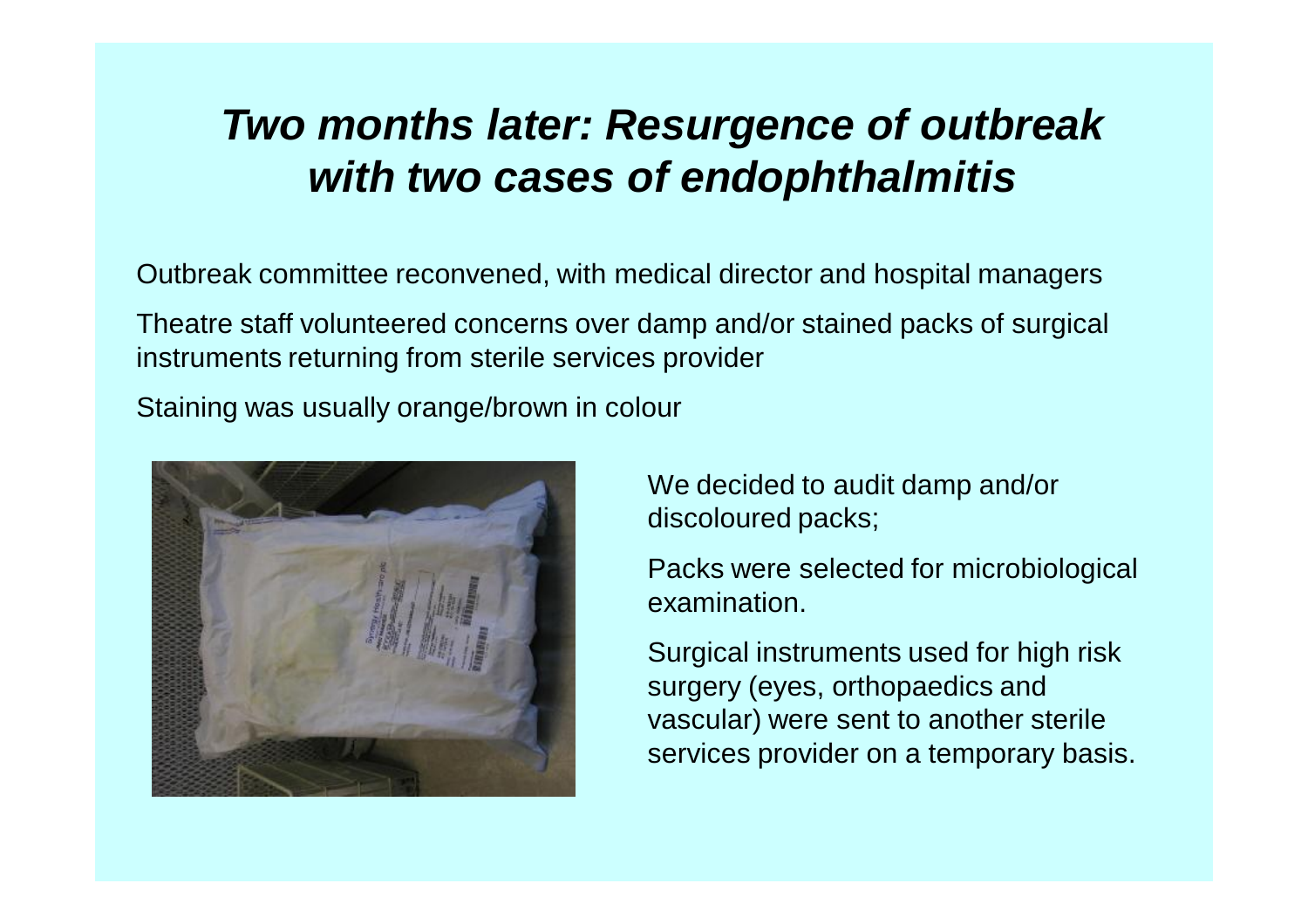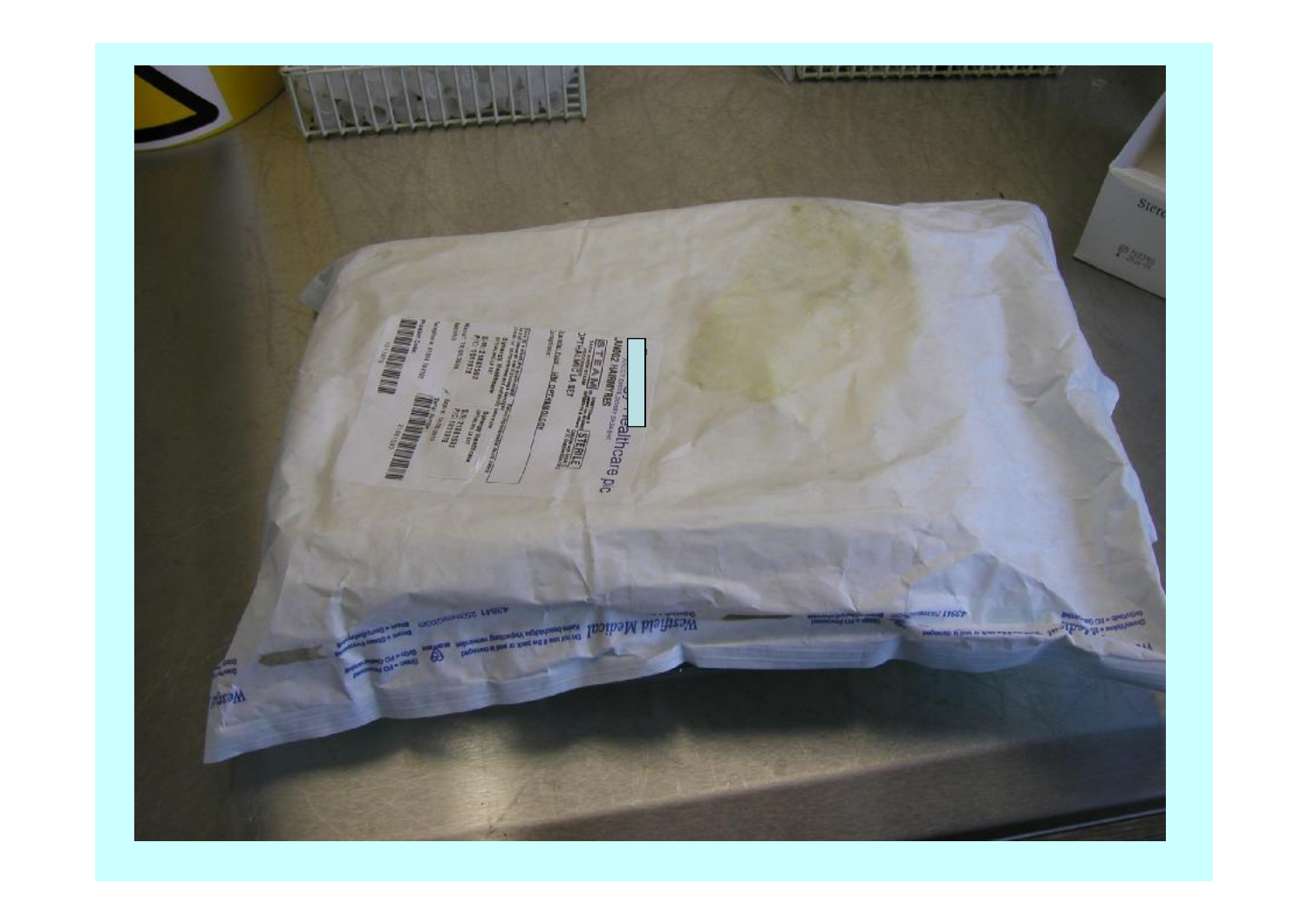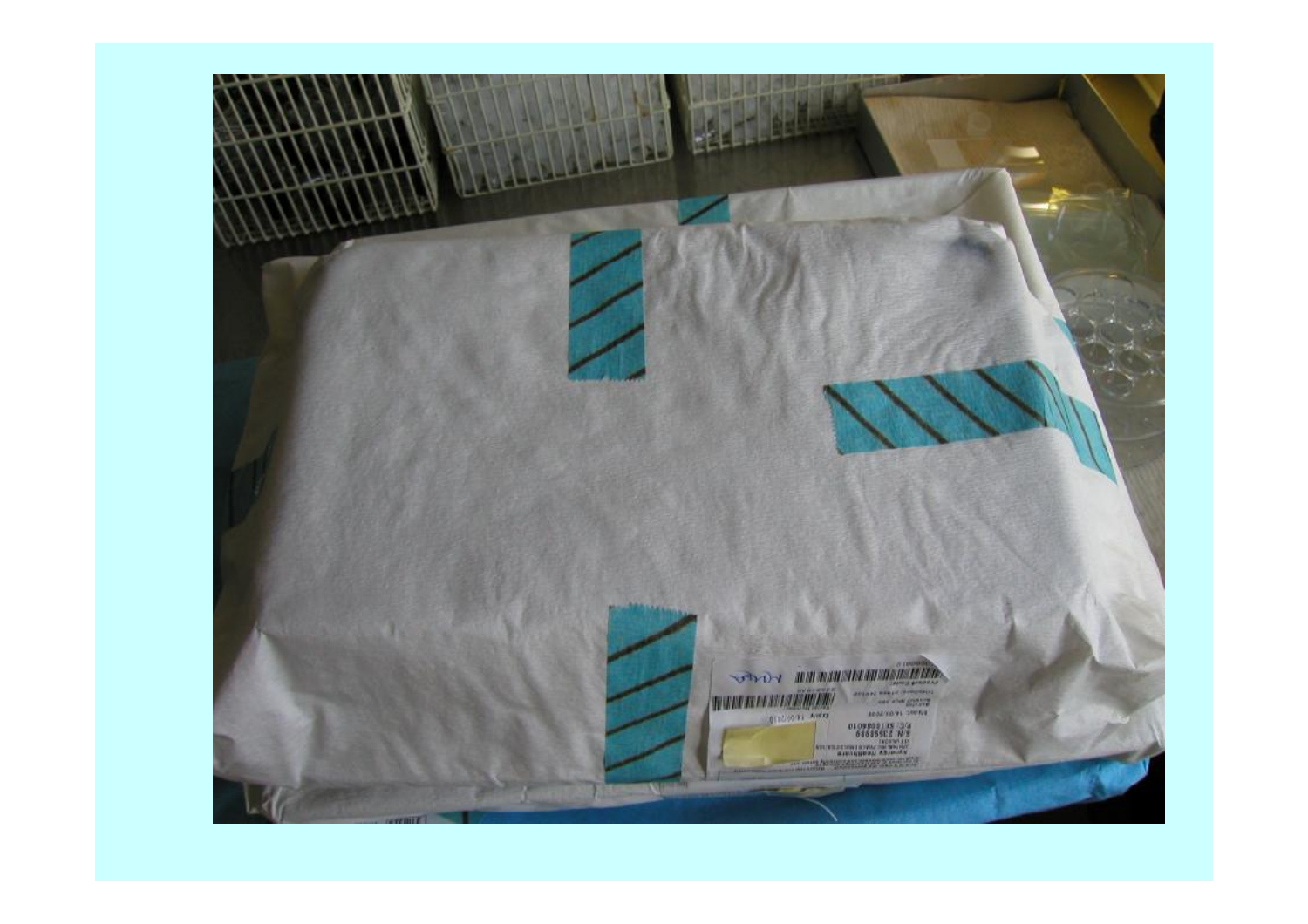## *Microbiological examination of surgical sets*



Level 1 laminar flow cabinet with Hepa-A filtration in a Category 3 area is disinfected and allowed to run for 30 mins before processing;

Control settle plates positioned within the cabinet

Pack and media bottles cleaned with disinfectant (Trigene) before placing in the cabinet;

Gloved operator removes outer layer of pack;

Sterile gloves replace disposable gloves using aseptic technique

*Adapted from Widmer et al, J Hosp Infect 1992; Webster et al, AmJIC 2005*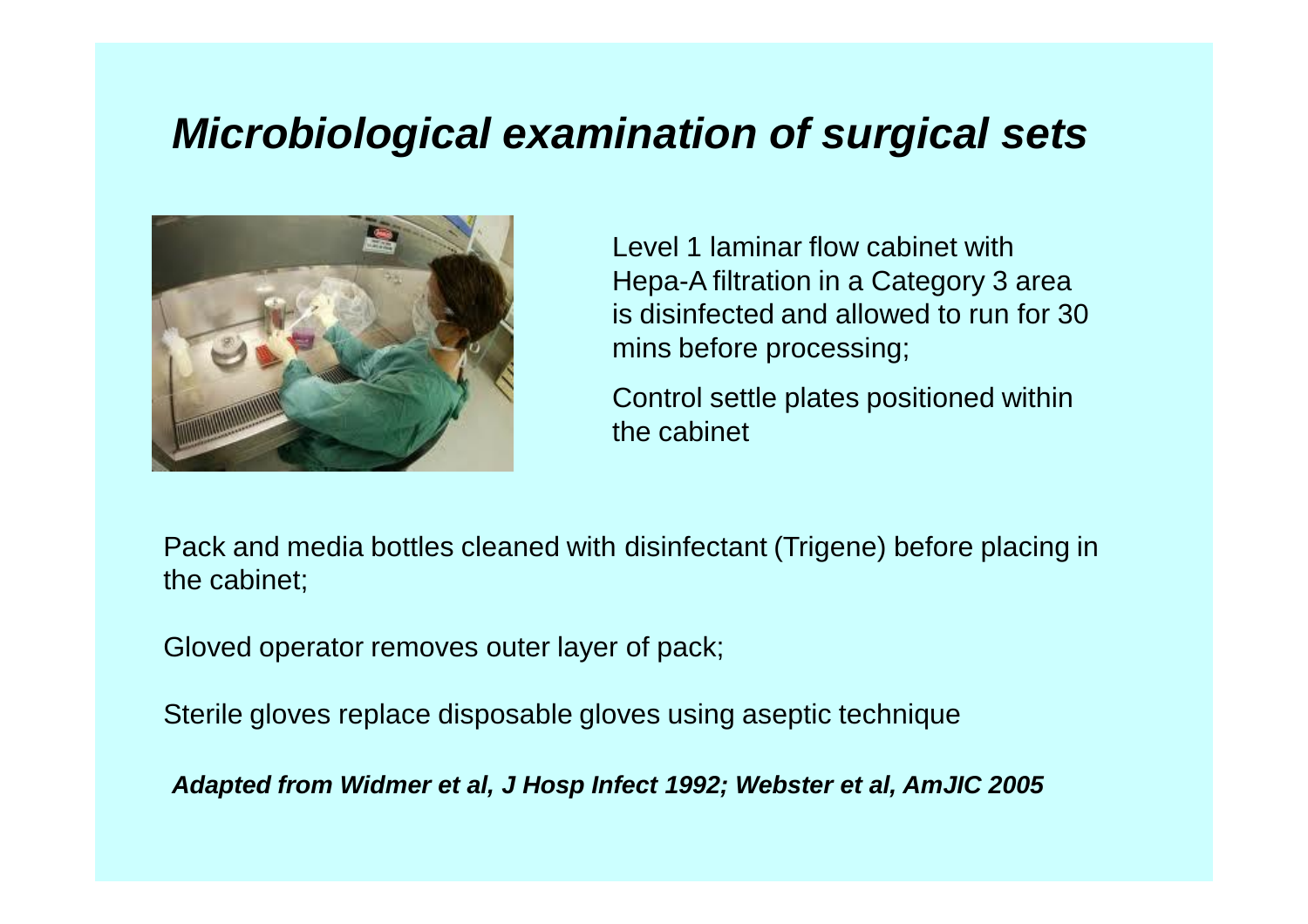## *Microbiological sampling of surgical sets*



Inner wrapping sampled with moistened sterile swab and broth inoculated;

Wrappings folded back to sample inner box or tray: swabs inoculated into broth;

Instruments sampled on untouched areas only: swabs inoculated into broth

Additional swab inoculated into broth to act as process and sterility control

Settle plates incubated aerobically for 48 hours; Broths incubated for 5-7 days and sub-cultured if cloudy; Terminal subcultures performed on clear broths at 7 days

*Results discarded if any growth occurred on settle plates*

*Adapted from Widmer et al, J Hosp Infect 1992; Webster et al, AmJIC 2005*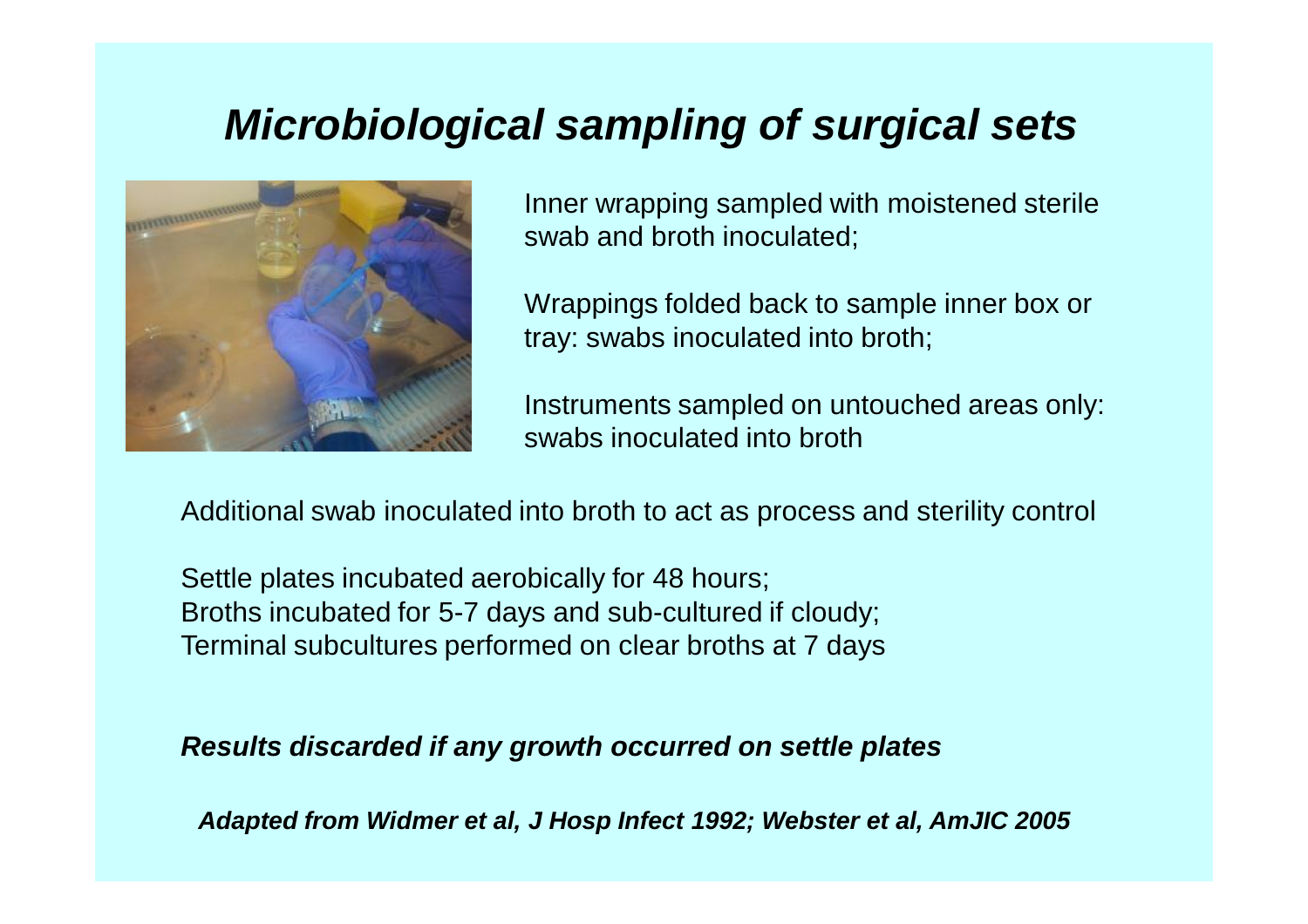### *Visual and microbiological findings from 'sterile' surgical packs*

| Pack type              | <b>Visual</b><br>appearance | <b>Culture</b><br>wrappings | <b>Culture instruments</b>    |
|------------------------|-----------------------------|-----------------------------|-------------------------------|
| <b>Ophthalmic set</b>  | Damp; discoloured           | <b>CNS</b>                  | <b>CNS</b>                    |
| <b>Cystoscopy set</b>  | Damp                        | <b>NG</b>                   | <b>Bacillus spp.&amp; CNS</b> |
| <b>Hysteroscope</b>    | Damp; discoloured           | <b>NG</b>                   | <b>Bacillus spp.&amp; CNS</b> |
| <b>Maxidriver set</b>  | <b>Normal</b>               | <b>NG</b>                   | <b>Bacillus spp.&amp; CNS</b> |
| <b>Maxidriver set</b>  | Damp                        | <b>Bacillus spp.</b>        | <b>Bacillus spp.&amp; CNS</b> |
| <b>Medullary set</b>   | Damp                        | <b>NG</b>                   | <b>Bacillus spp.</b>          |
| <b>TPS set</b>         | <b>Normal</b>               | <b>NG</b>                   | <i>Bacillus</i> sp.           |
| <b>Phacoemulsifier</b> | <b>Normal</b>               | <b>NG</b>                   | <b>CNS</b>                    |
| <b>Strabismus set</b>  | <b>Discoloured</b>          | <b>NG</b>                   | <b>Bacillus spp.</b>          |
| <b>Phacoemulsifier</b> | Damp; discoloured           | <b>NG</b>                   | <b>Bacillus spp.&amp; CNS</b> |
| <b>Fasciotomy set</b>  | <b>Slightly discoloured</b> | <b>NG</b>                   | <b>Bacillus spp.</b>          |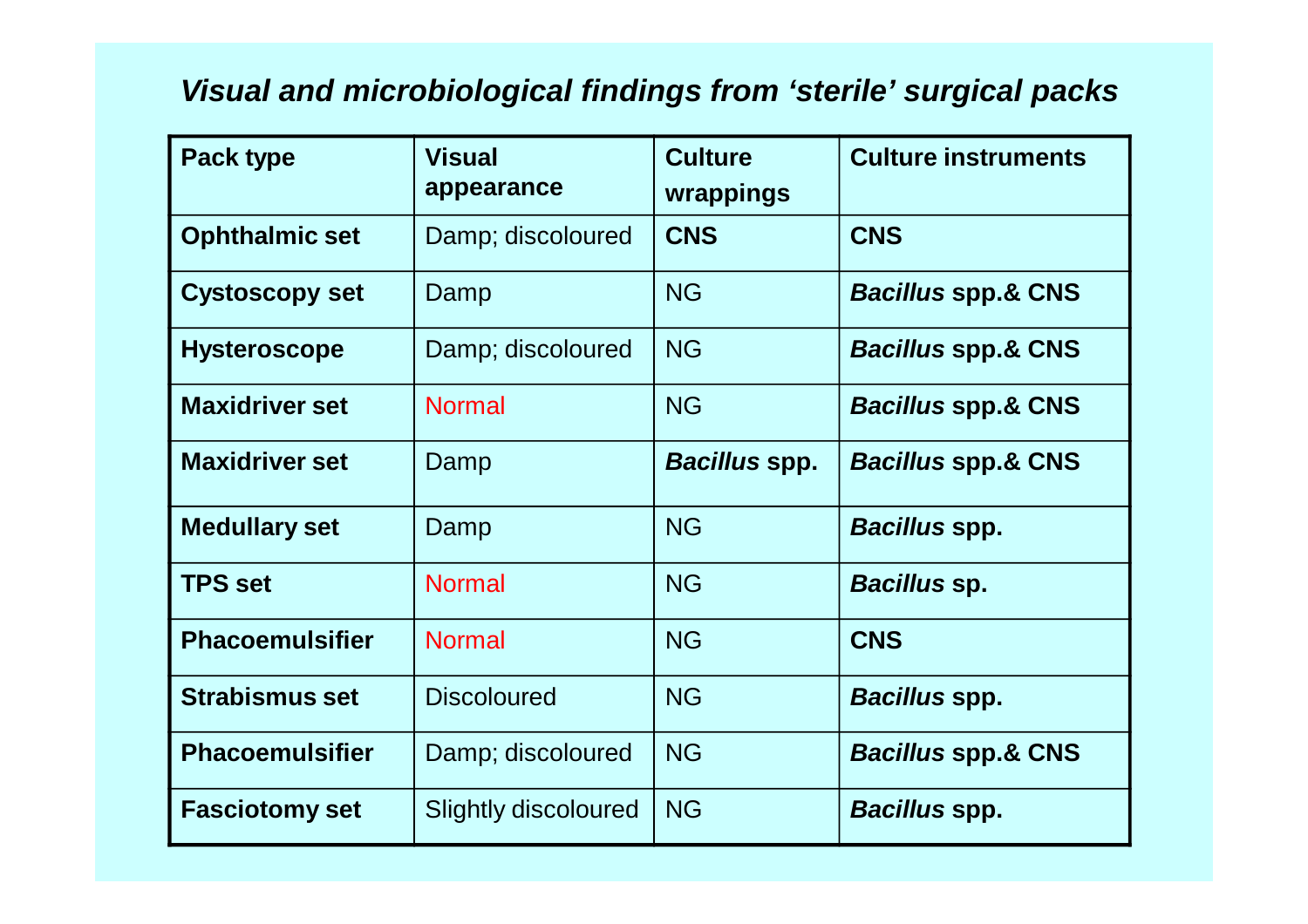## *Microbiological results from all 20 patients*

Twelve specimens grew CNS, three of which also had faecal-type flora

One specimen grew CNS and *Bacillus* sp.

One specimen grew *Bacillus* sp.

Four specimens grew faecal-type flora only

One specimen grew methicillin-susceptible *Staphylococcus aureus*

*There were no microbiological results for one patient*

#### *All patients were treated with vancomycin and gentamicin*

Six patients had aspirates/tissue sent from subsequent surgical revision:

Three specimens grew CNS alone

One grew *Bacillus* sp.

There was no growth from specimens from two patients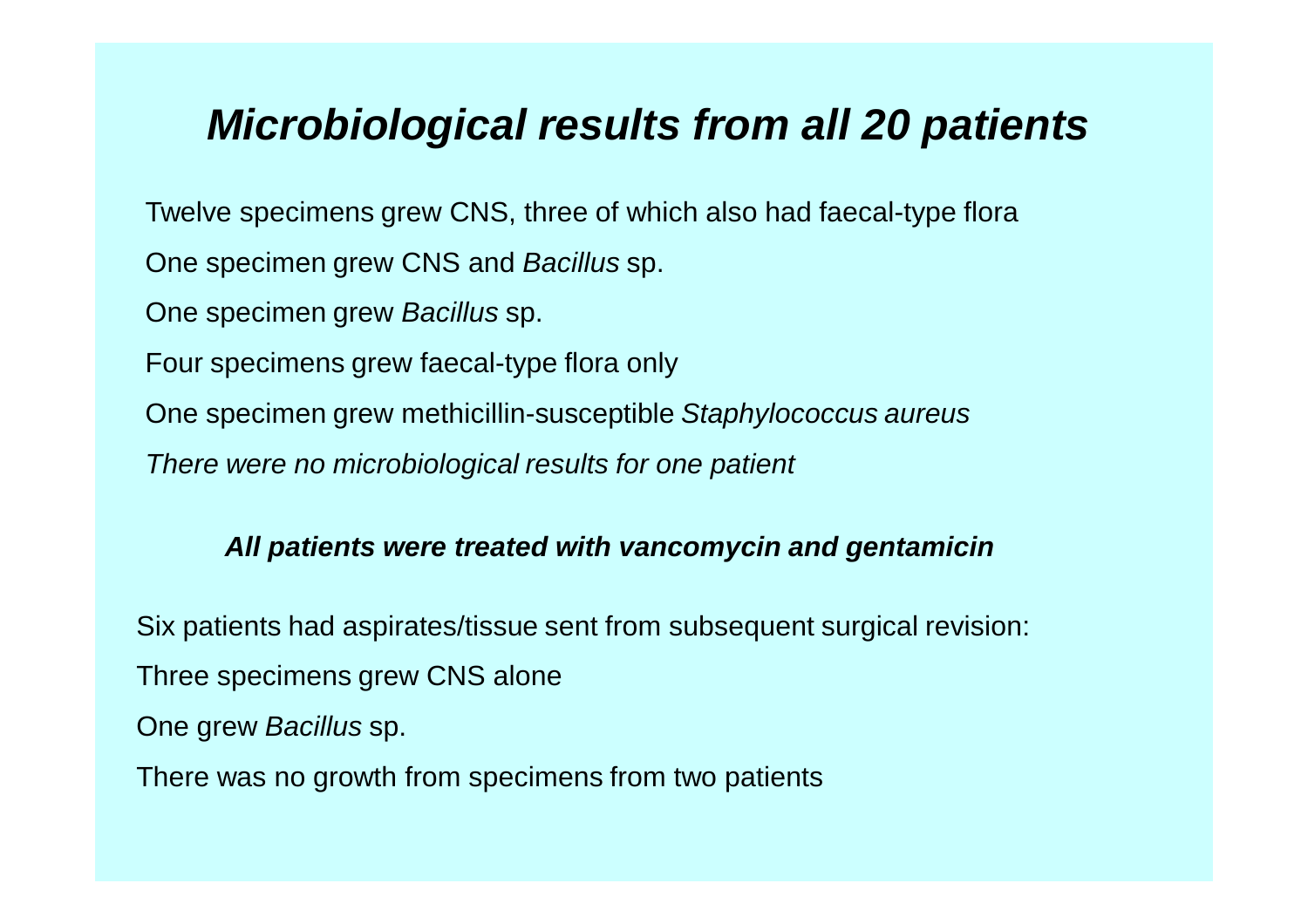### *Further actions following microbiological findings*

### **Immediate site visit to the sterile services provider!**

We found:

drab and dusty autoclave area, with evidence of poorly maintained fabric;

no wash hand basin facilities within the autoclave area;

no evidence of baffle plates and/or functional indicators in the autoclaves;

sterilised packages were stored on, or just off, the floor;

lack of assurance for adequate drying/cooling of packages;

metal gurneys used to transfer sterilised sets between autoclave and transfer cart were corroded with rust.





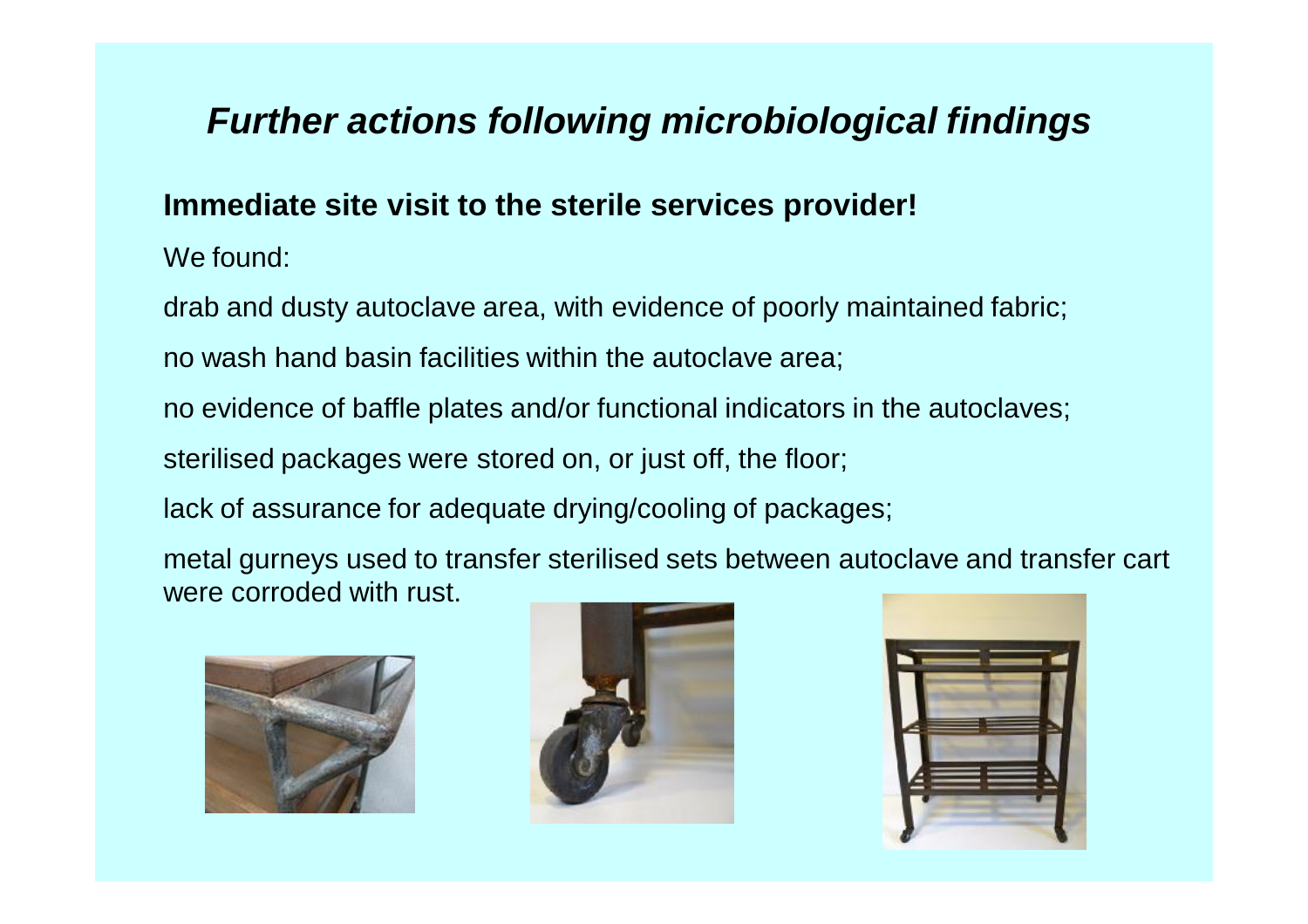### *Actions agreed by sterile services provider and hospital managers*

### Sterile services:

Staff training review Hand hygiene practices Electronic tracking Incident reporting process



### Hospital:

Monitoring of sterile packs on receipt from provider Computer based notification of faulty; missing; damaged & wet packs Surgical site infection surveillance for high-risk specialties

### BOTH:

*Creation of a governance committee to oversee sterile services Regular (quarterly meetings) Review fault notifications and trends Review new kit; fast track service and overall turnaround times Actions discussed and agreed*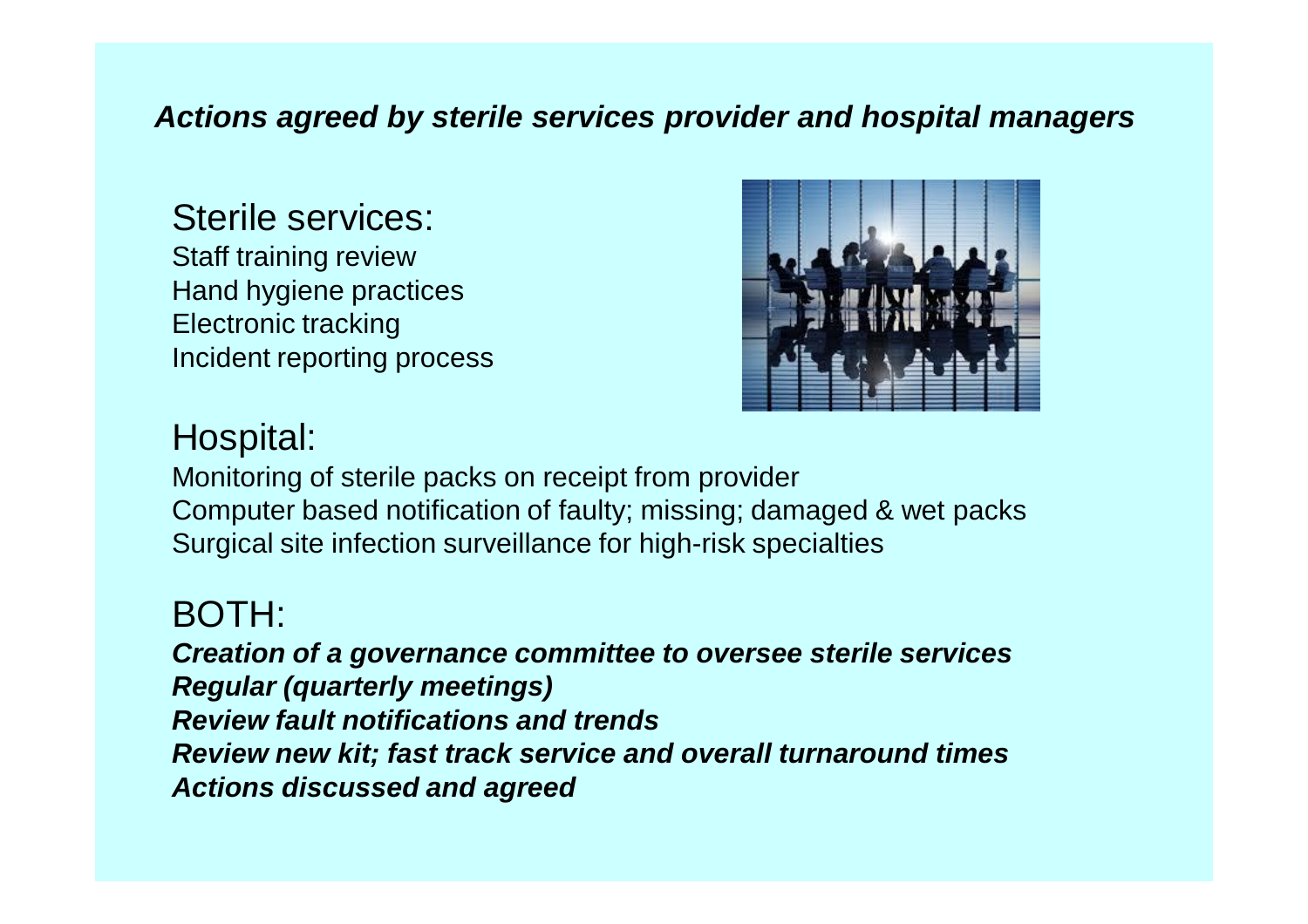## **What is the situation now?**

*The Healthboard Sterile Services Governance Committee continues to meet regularly in order to enhance communication between sterile services, managers and NHS staff.* 

*We review all aspects of procurement, cleaning, sterilisation and repair of surgical instruments used across the Healthboard. In addition, all sterile sets are routinely inspected by a senior theatre nurse on delivery at the theatre complex.*

*Surgical site infection rates are routinely monitored and have remained within the expected range for Scotland over the last four years*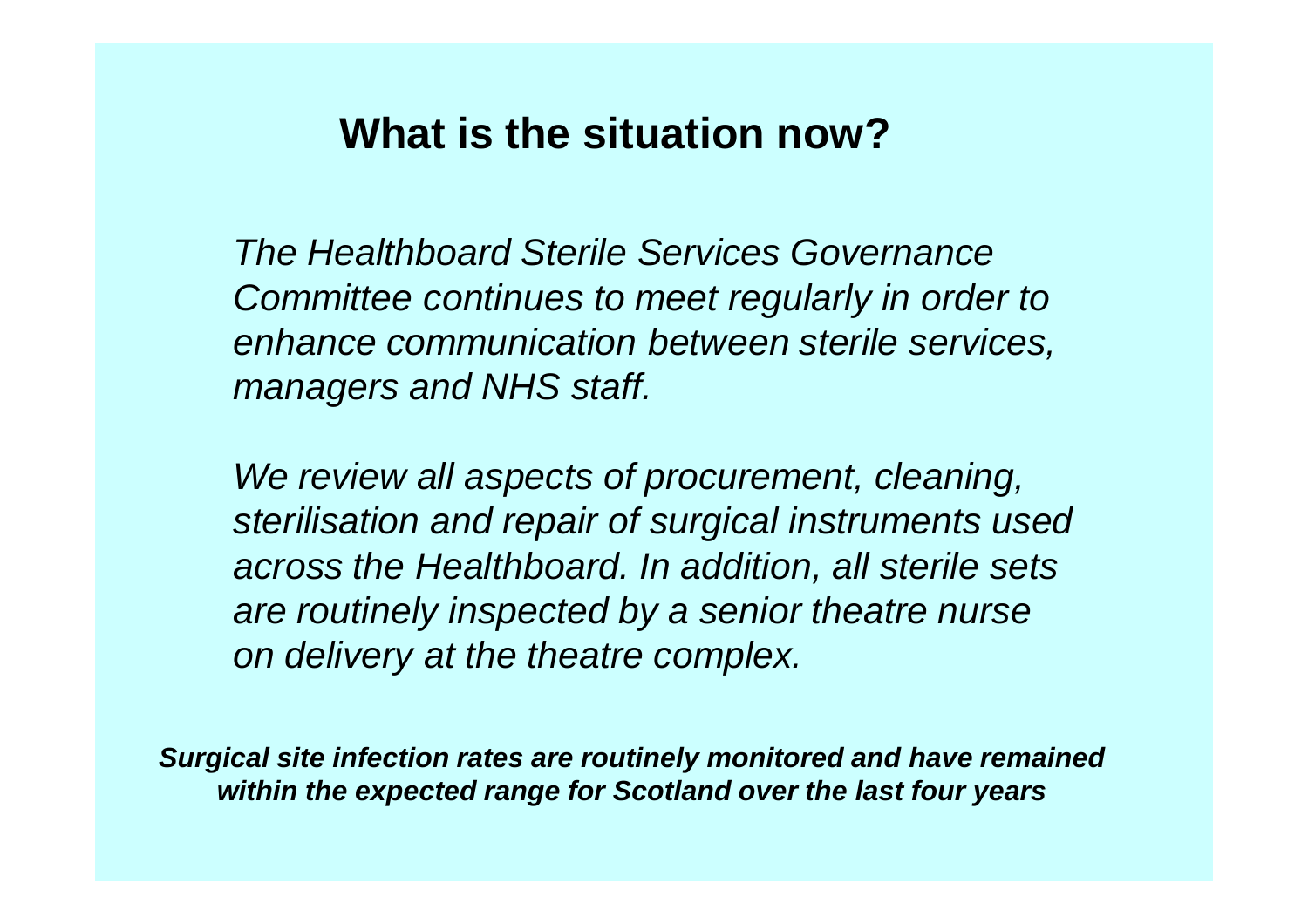## *Why were there no cases among vascular graft patients?*



Surgical prophylaxis for orthopaedics

**CEFUROXIME**



Surgical prophylaxis for cataract surgery

**CEFUROXIME**

Surgical prophylaxis for vascular surgery

### **VANCOMYCIN**

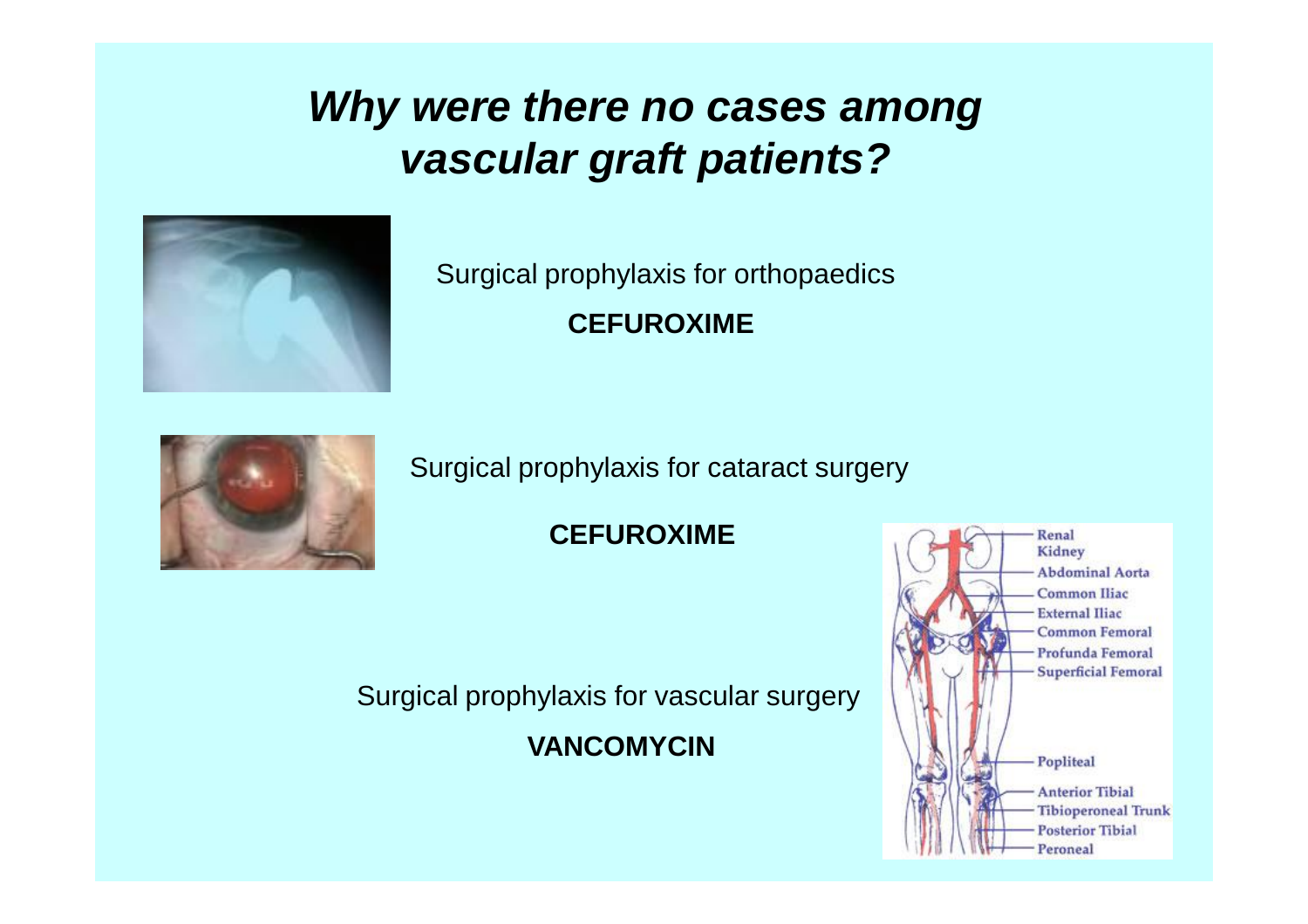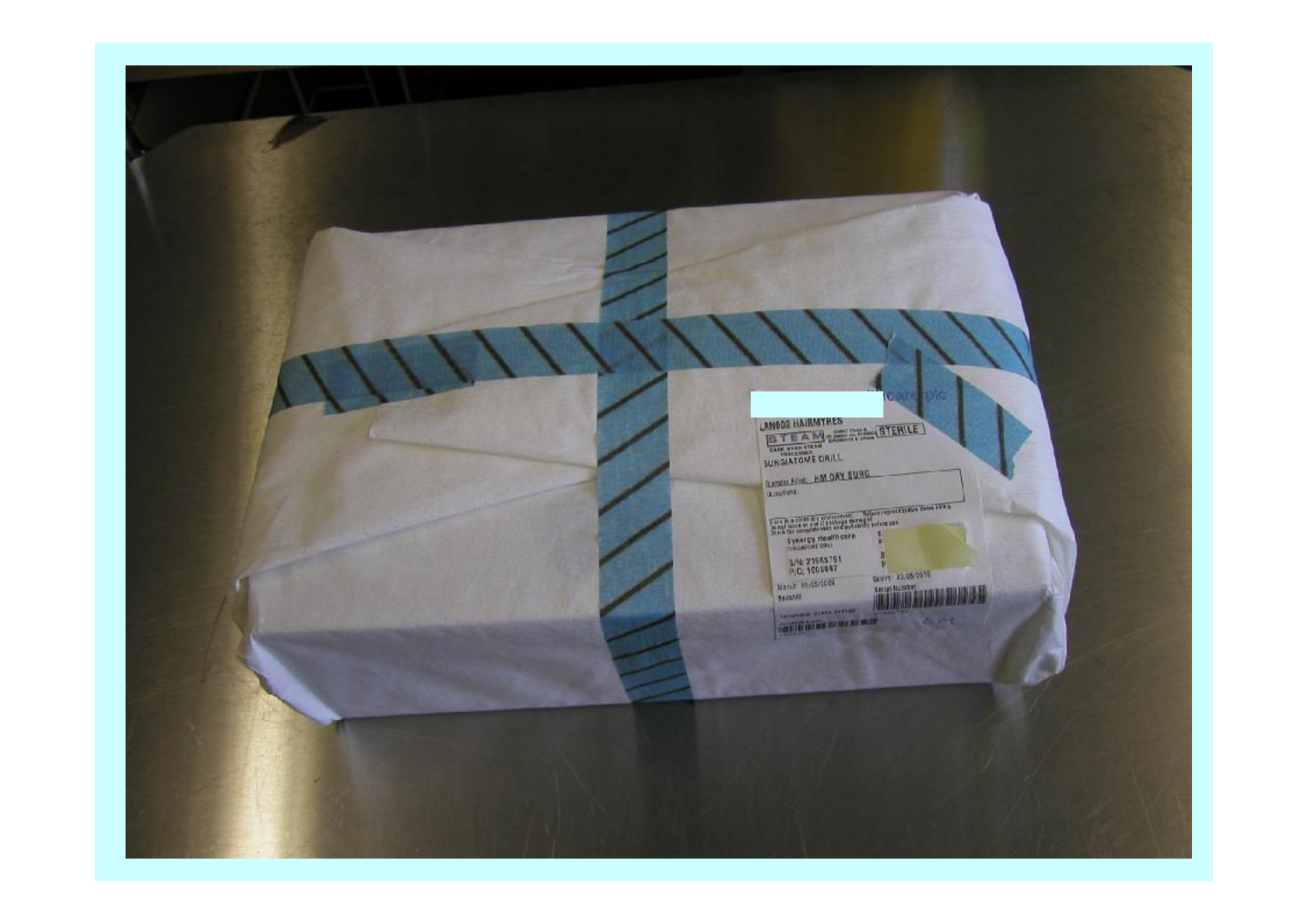

# *Conclusion*

This presentation has highlighted the importance of instrument processing by sterile sevice facilities

Surgical sets should always be carefully inspected on reception. There should be continued close collaboration between decontamination staff, theatre staff and infection control, particularly if sterile services are located off-site.

*Faulty processing of reusable surgical instruments results in serious clinical implications for patients*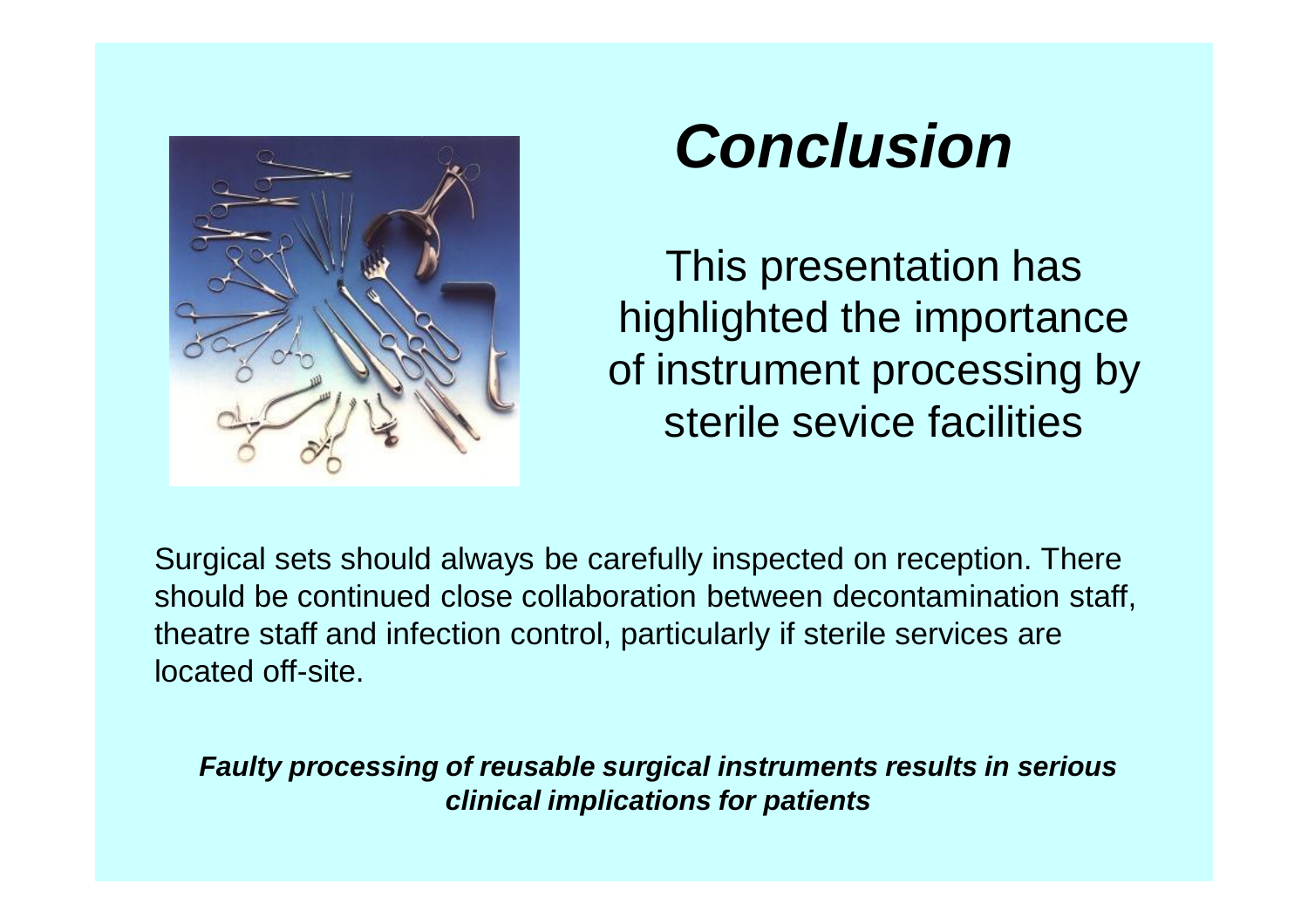## *Acknowledgements*

We would like to acknowledge the huge amount of work performed by managers, clinicians, infection control, theatre and decontamination staff, some of which continues with regular meetings and audit exercises.

Without support from all the staff involved, we would not have been able to produce the relevant action plans or set up a longterm specialist group to safe-guard future practices.

### *THANK YOU!*

*No disclosures*